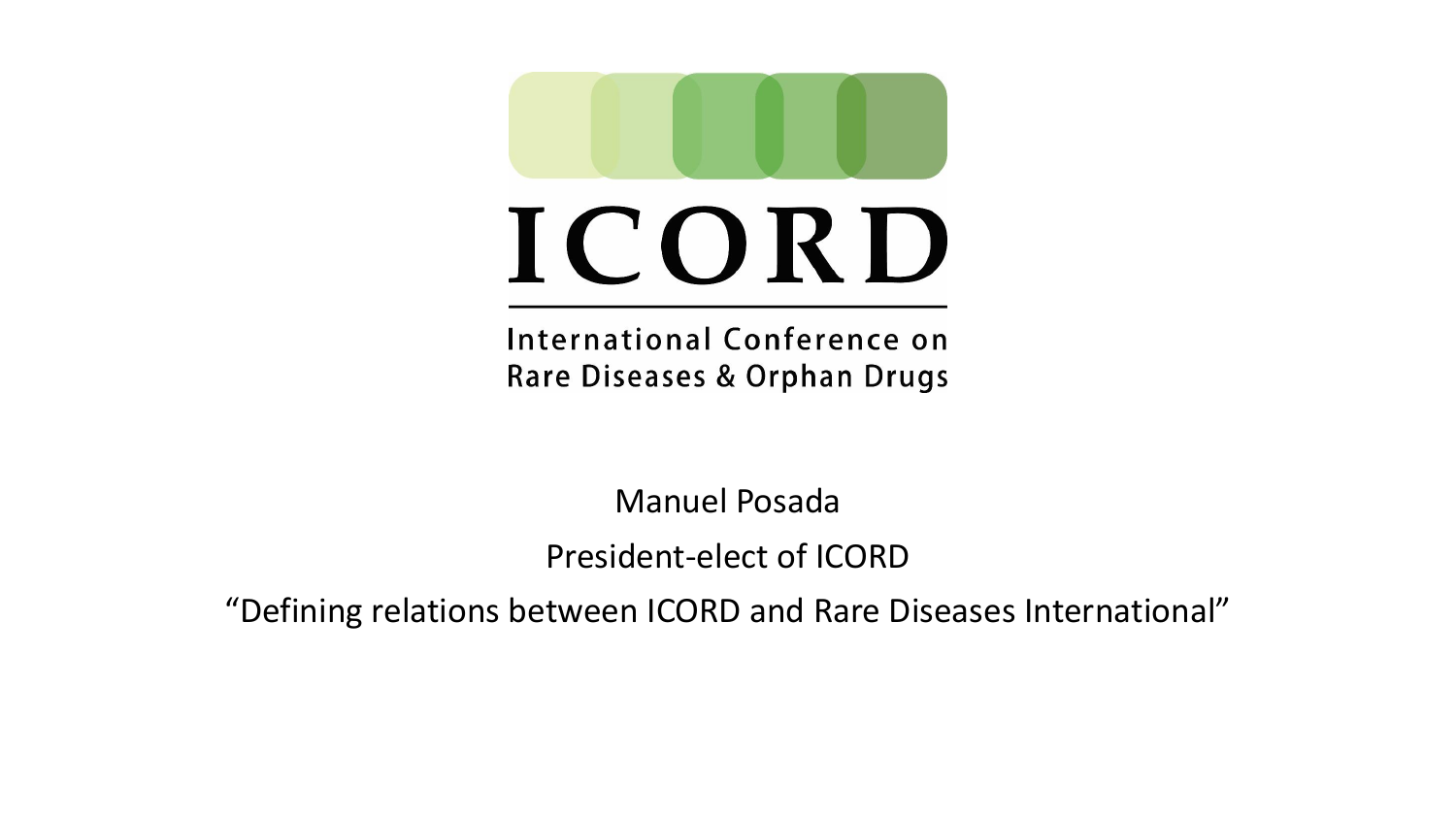

#### On behalf of John Forman – ICORD President

With Judith, Timothy and Hollie, age 40

Twins, Alpha-Mannosidosis, a Lysosomal storage disease

Involved in many rare disease groups in NZ and world-wide Current President of ICORD

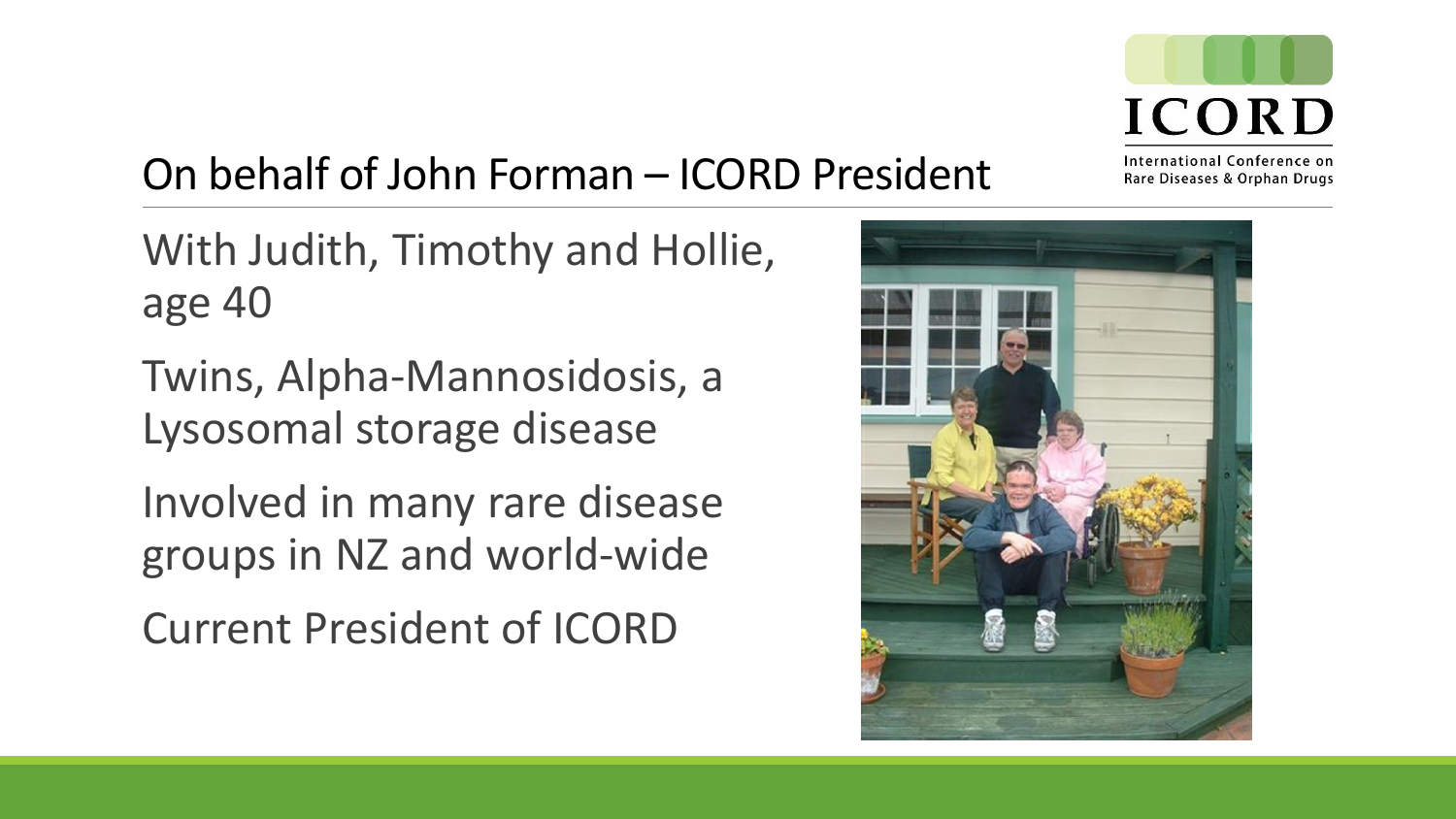

## Introducing ICORD

Society set up in 2007 (first ICORD conference 2005 in Stockholm)

- A multi-stakeholder society focused on rare diseases and orphan drugs
- Members include health officials, regulators, researchers, clinicians, industry, academics, patients, advocacy group leaders
- ▶ Has held 9 international conferences
- Sweden, Spain, Belgium, USA, Italy, Argentina, Japan, Russia, the Netherlands
- ▶Next meeting in Mexico, October 2015
- ▶ 2016 South Africa or New Zealand?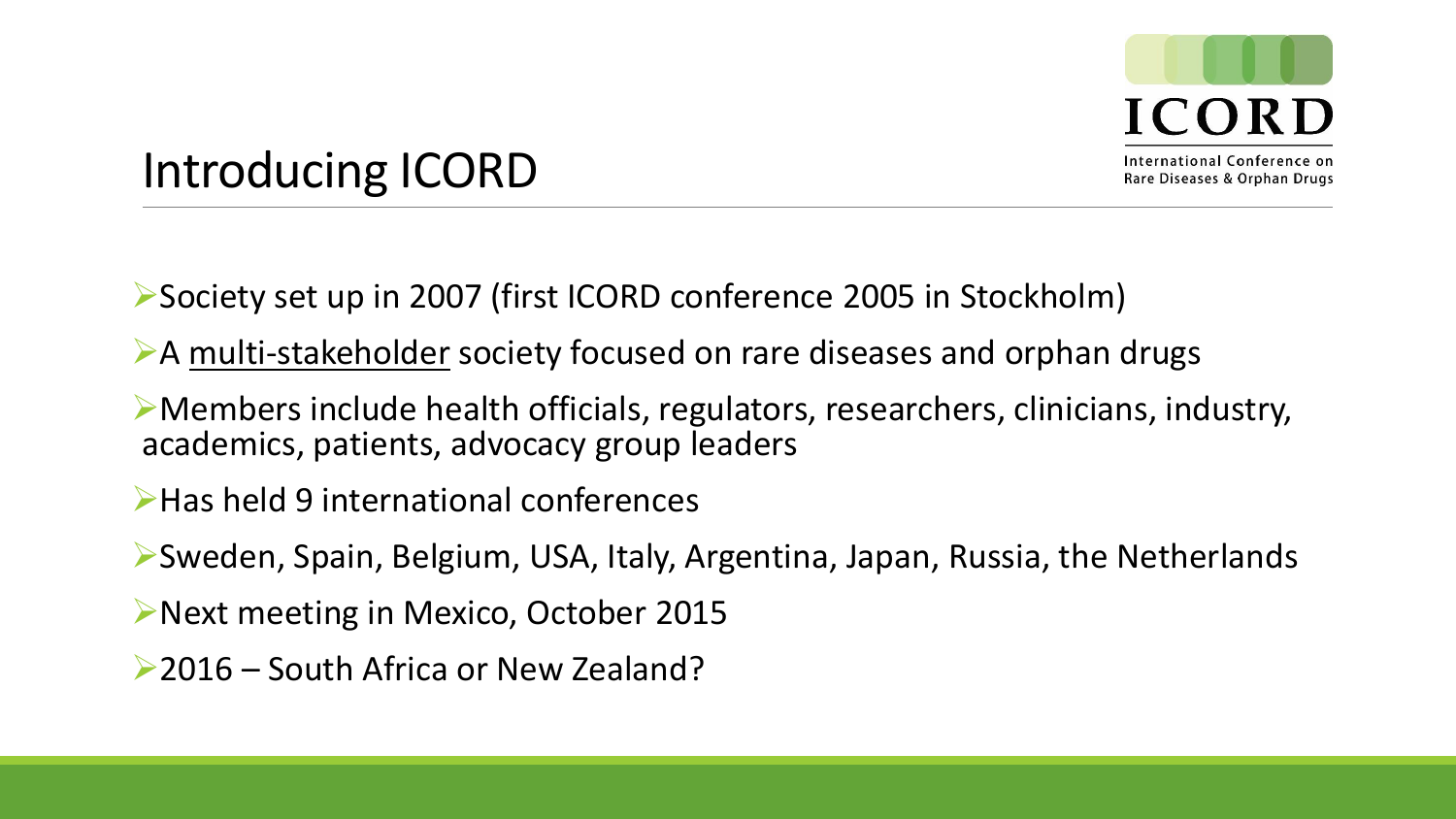

International Conference on Rare Diseases & Orphan Drugs

## ICORD Board 2014-2016

*President* John Forman, New Zealand

*Past-President* Virginia Llera, Argentina

*President-Elect* Manuel Posada, Spain

*Secretary* Yukiko Nishimura, Japan

*Treasurer* Catharina Edfjäll, Switzerland

*Members-at-Large*

| Simon Day, UK            | Stephen Groft, USA       | <b>Marlene Haffner, USA</b> |
|--------------------------|--------------------------|-----------------------------|
| Ann Nordgren, Sweden     | Fernando Royo, Spain     | Rumen Stefanov, Bulgaria    |
| Maja Stolijkovic, Serbia | Domenica Taruscio, Italy | Barbara Wuebbels, USA       |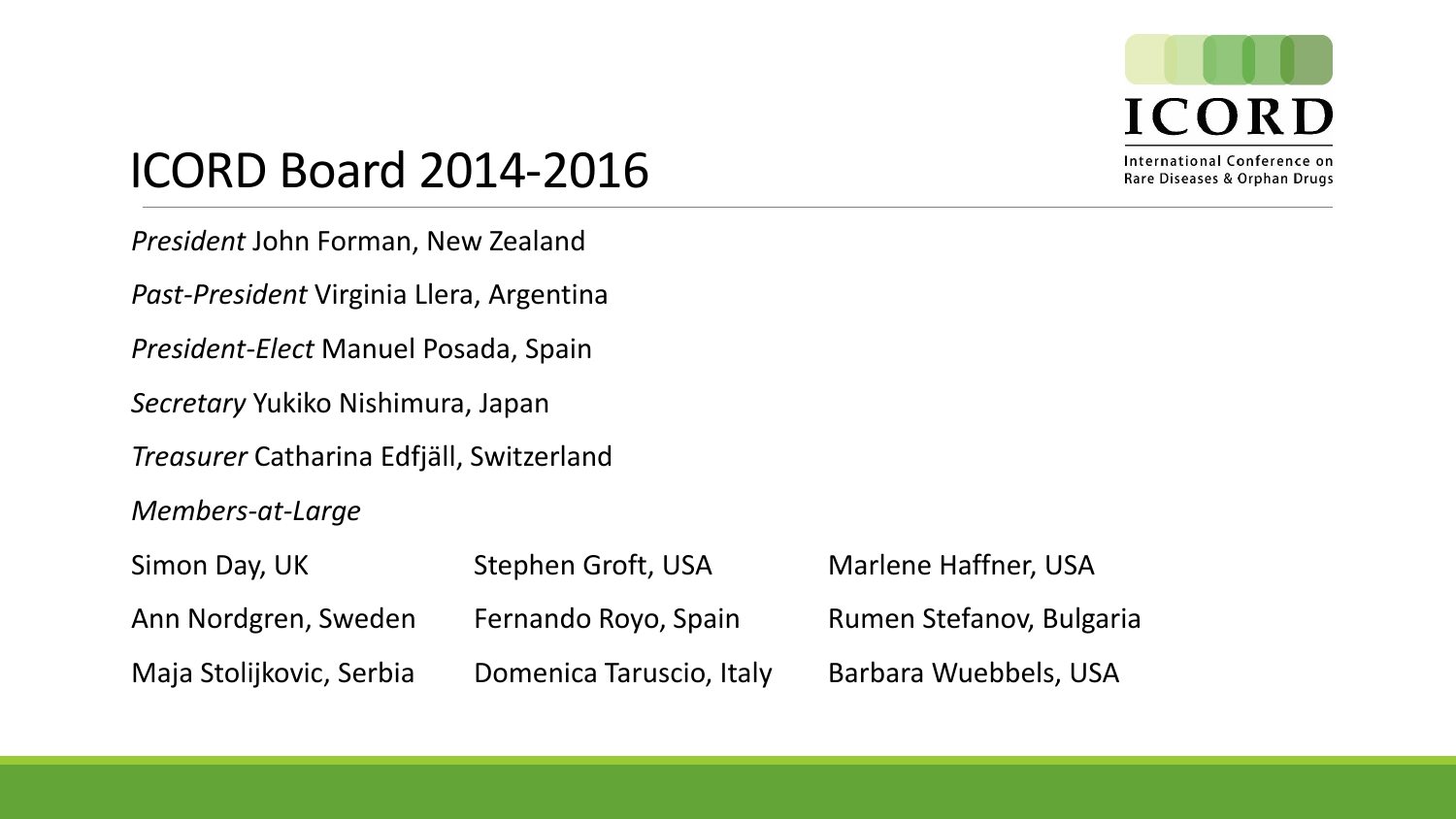

International Conference on Rare Diseases & Orphan Drugs

## ICORD's policy statement

**The Yukiwariso Declaration** 





Published in Acta Paediatrica Vol 101, Issue 8, pp 805-807, August 2012 (summary version) - Also at *[www.icord.se](http://www.icord.se/)* (full version)

 $\triangleright$  The declaration provides a rationale and framework for legislation, policies, action plans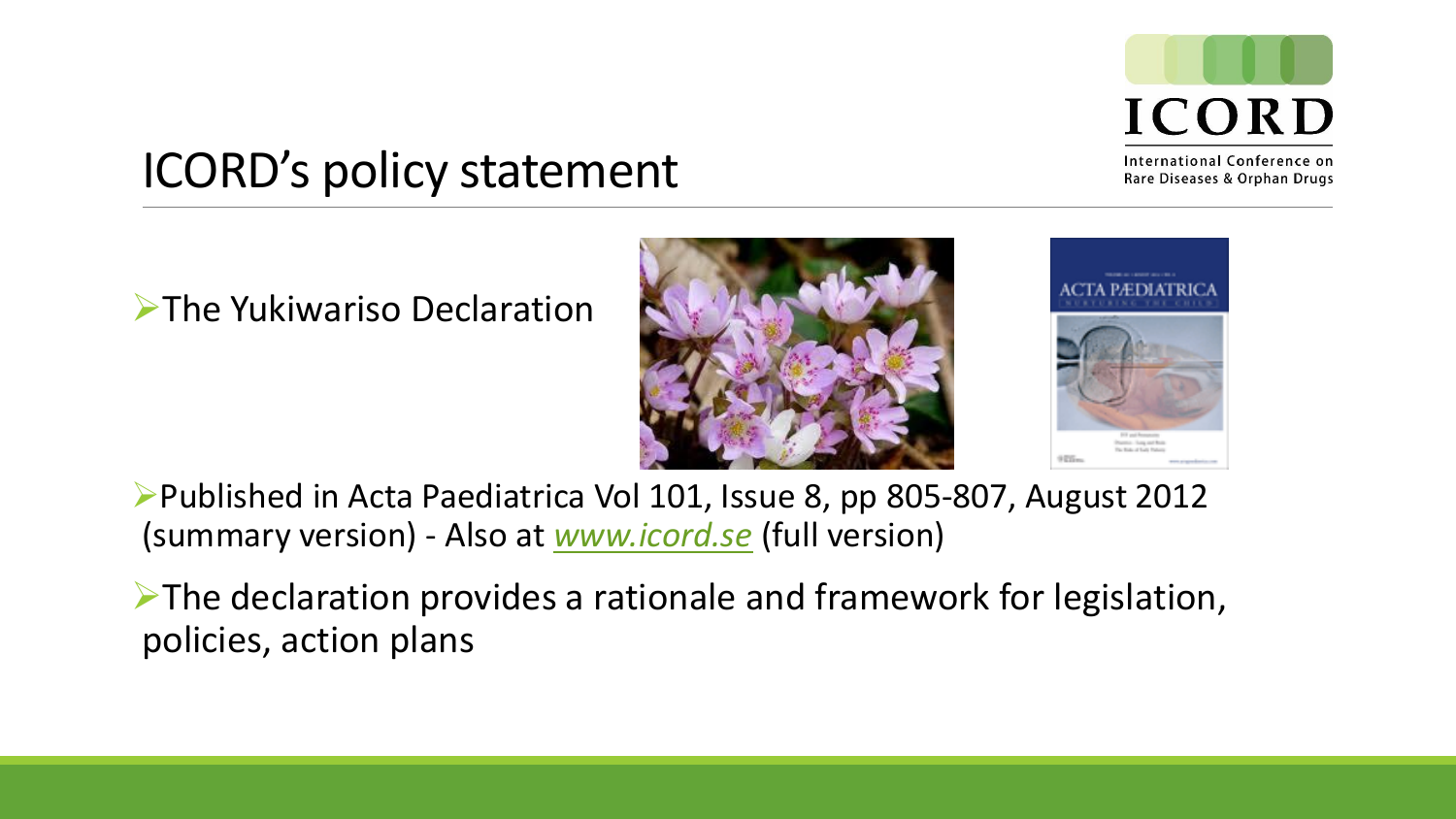

# The Declaration's 6 Principles



International Conference on Rare Diseases & Orphan Drugs

- $\geq 1$ . RDs are a significant public health issue 6 to 8%
- $\geq$  2. Human rights and government duties are involved
- **►3. RD research and product development should be supported**
- **►4. A comprehensive approach to rare diseases should be adopted**
- $\triangleright$  5. The importance of patient autonomy, consent and information needs
- $\triangleright$  6. Include patient groups in policy and services

There are 12 guidance points to assist implementation of these principles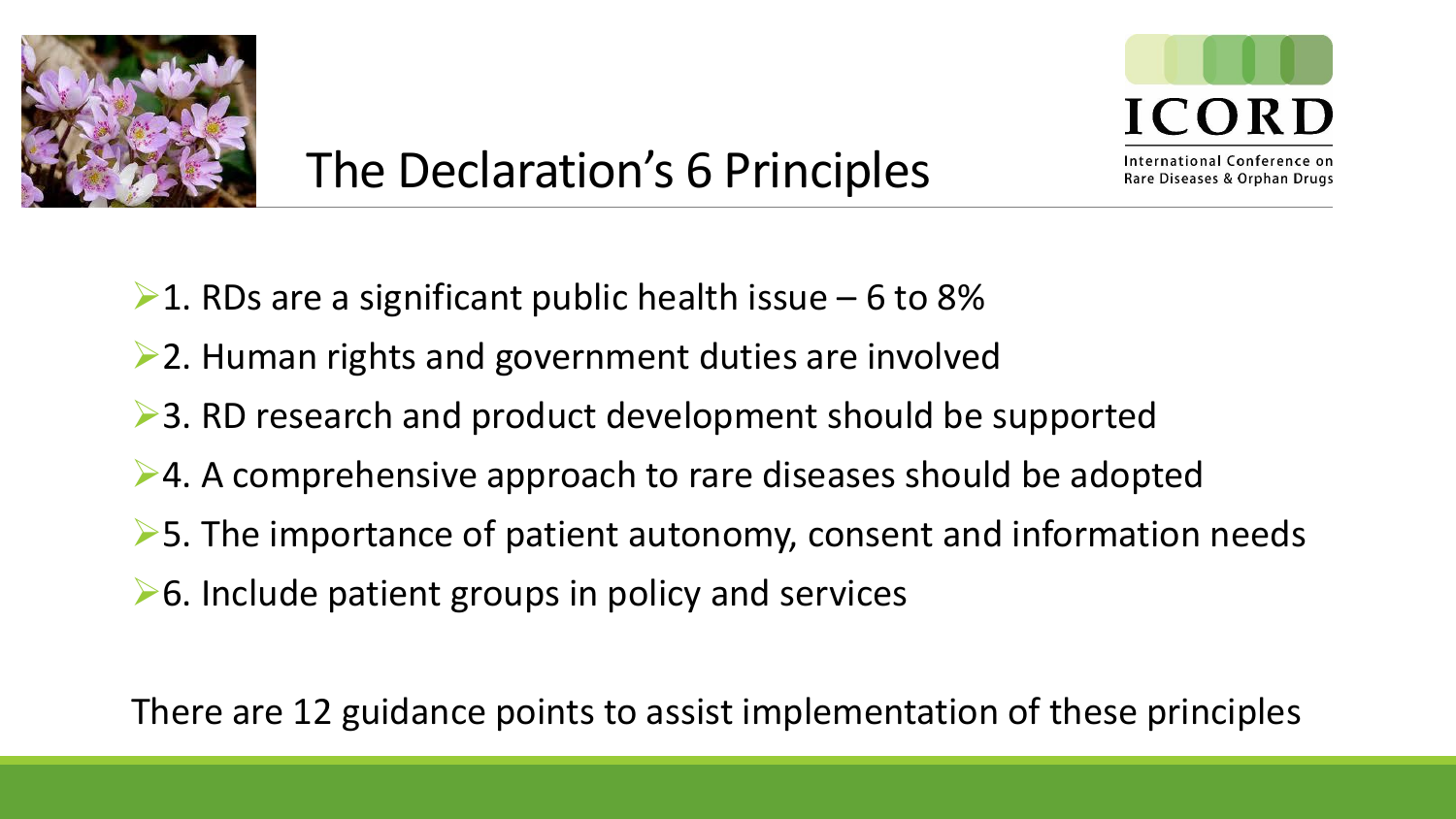

## Working together for rare diseases

ICORD welcomes efforts based on international collaboration

- $\triangleright$  Rare Disease International the patient voices
- $\triangleright$  IRDIRC research collaboration
- $\triangleright$  Rare Disease Day international awareness building
- **► Global RD registry program**

and more

 $\blacktriangleright$  ICORD adds the multi-stakeholder and global perspective

 $\triangleright$  The more voices with consistent messages, the better chance of impact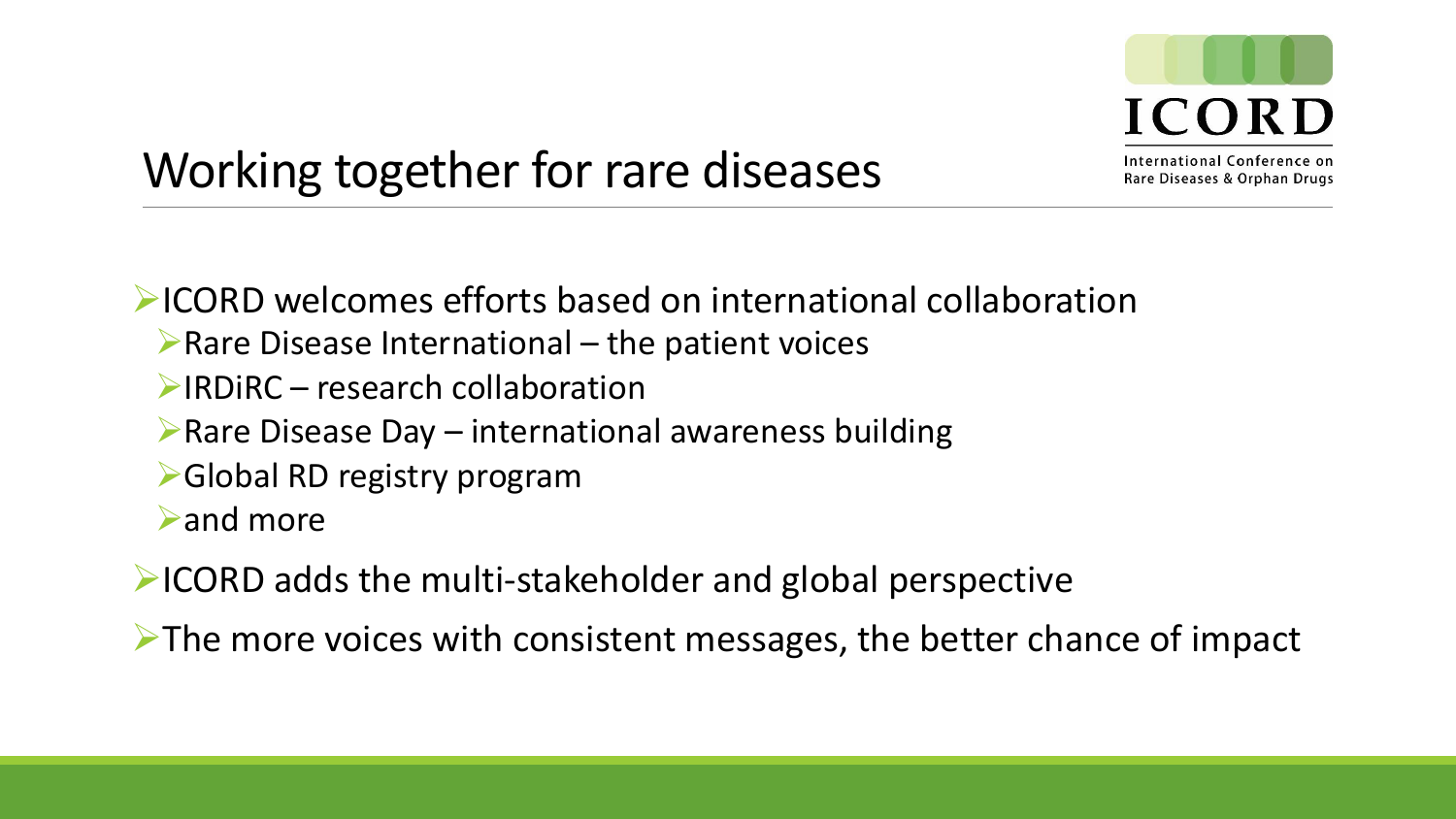

#### ICORD and RDI

 $\triangleright$  ICORD welcomes the establishment of RDI and looks forward to strong collaboration in the future

#### We are already discussing a partnership in annual conference events

▶ Our policies closely align and together we can do more than if we act alone

We look forward to a strong and fruitful collaboration with RDI